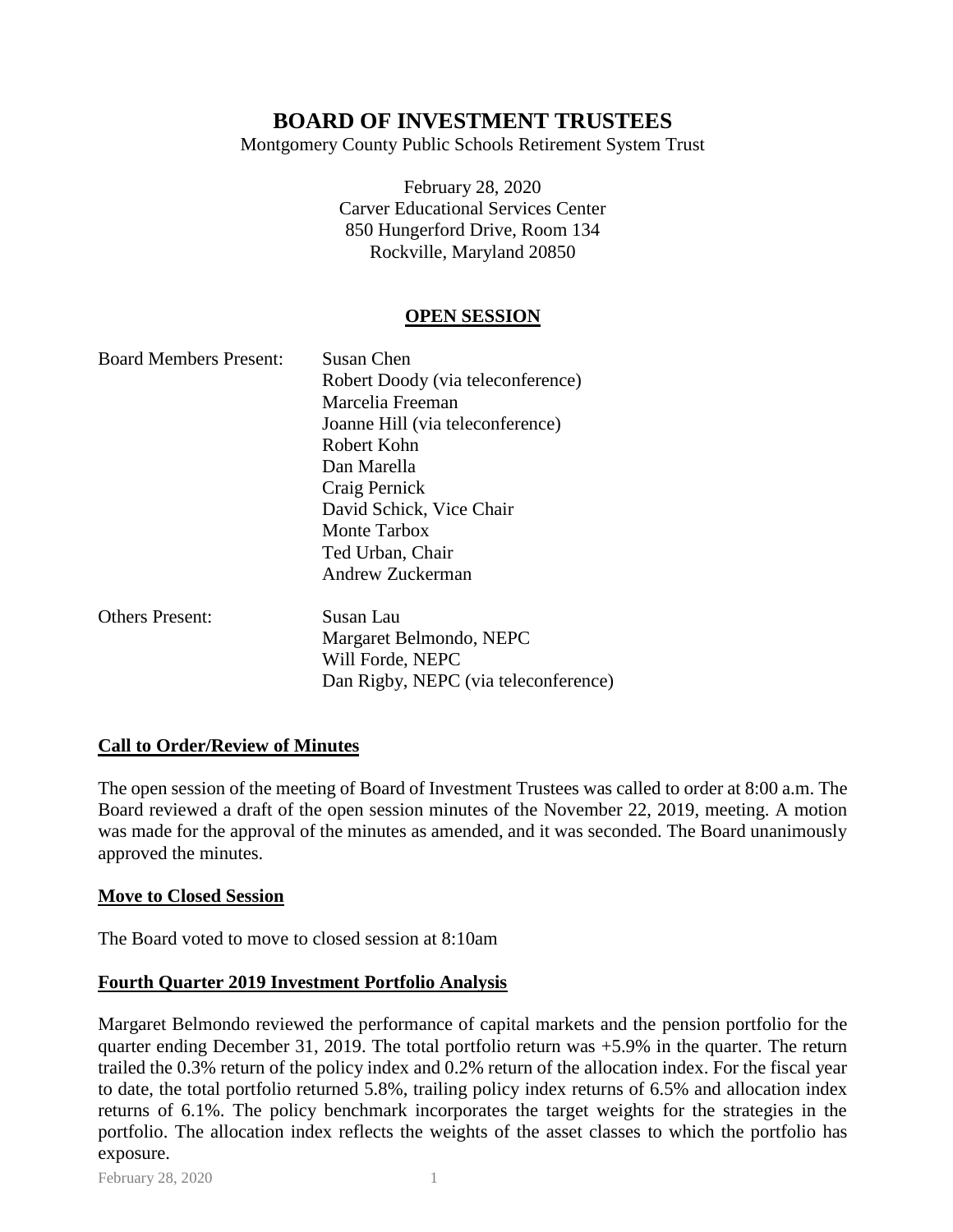## **Meeting Adjournment**

The Board, upon a motion duly made and seconded, adjourned the meeting at 12:00 p.m.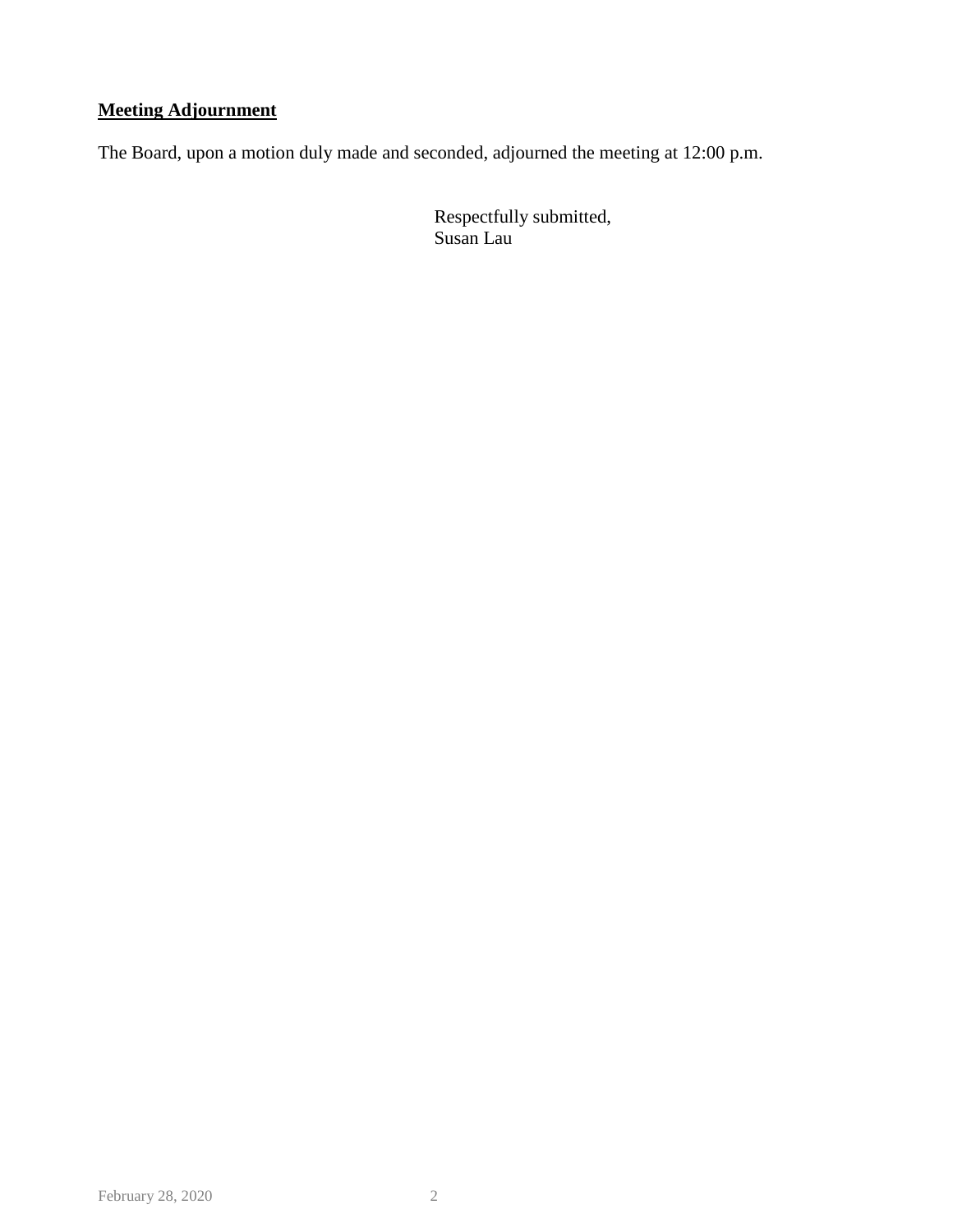Montgomery County Public Schools Retirement System Trust

May 29, 2020 (via videoconference)

#### **OPEN SESSION**

Board Members Present:

Susan Chen Robert Doody Marcelia Freeman Joanne Hill Robert Kohn Dan Marella

Craig Pernick David Schick, Vice Chair Monte Tarbox Ted Urban, Chair Dr. Andrew Zuckerman

Others Present:

Susan Lau Cathy Jewell Margaret Belmondo, NEPC Will Forde, NEPC

Melissa Mendenhall, NEPC Dan Rigby, NEPC Matt Ritter, NEPC

## **Call to Order/Review of Minutes**

The open session of the meeting of Board of Investment Trustees was called to order at 8:15 a.m. The Board reviewed a draft of the open session minutes of the February 28, 2020, meeting. A motion was made for the approval of the minutes as amended, and it was seconded. The Board unanimously approved the minutes.

#### **Board/Staff Discussion**

Susan Lau provided the Board with a draft of the Bylaws that have been reviewed by legal counsel to reflect membership updates of individuals serving ex-officio and various administrative functions. The Board reviewed the amended Bylaws. After a motion was made and seconded, the Board voted unanimously to approve the Bylaws.

#### **RESOLVED, that the Board adopt the updated Bylaws to reflect updates to Board membership and various administrative functions.**

Following discussion, the Board voted unanimously to elect Ted Urban as Chair, David Schick as Vice Chair, and Susan Lau as Secretary.

As a result of the covid-19 pandemic and the need to maximize social distancing, all Board meetings will be conducted virtually until further notice. Ms. Lau proposed a special virtual meeting in July to ensure adequate time to cover the objectives of the Board this year. After a motion was made and seconded, the Board voted unanimously to approve the following resolutions: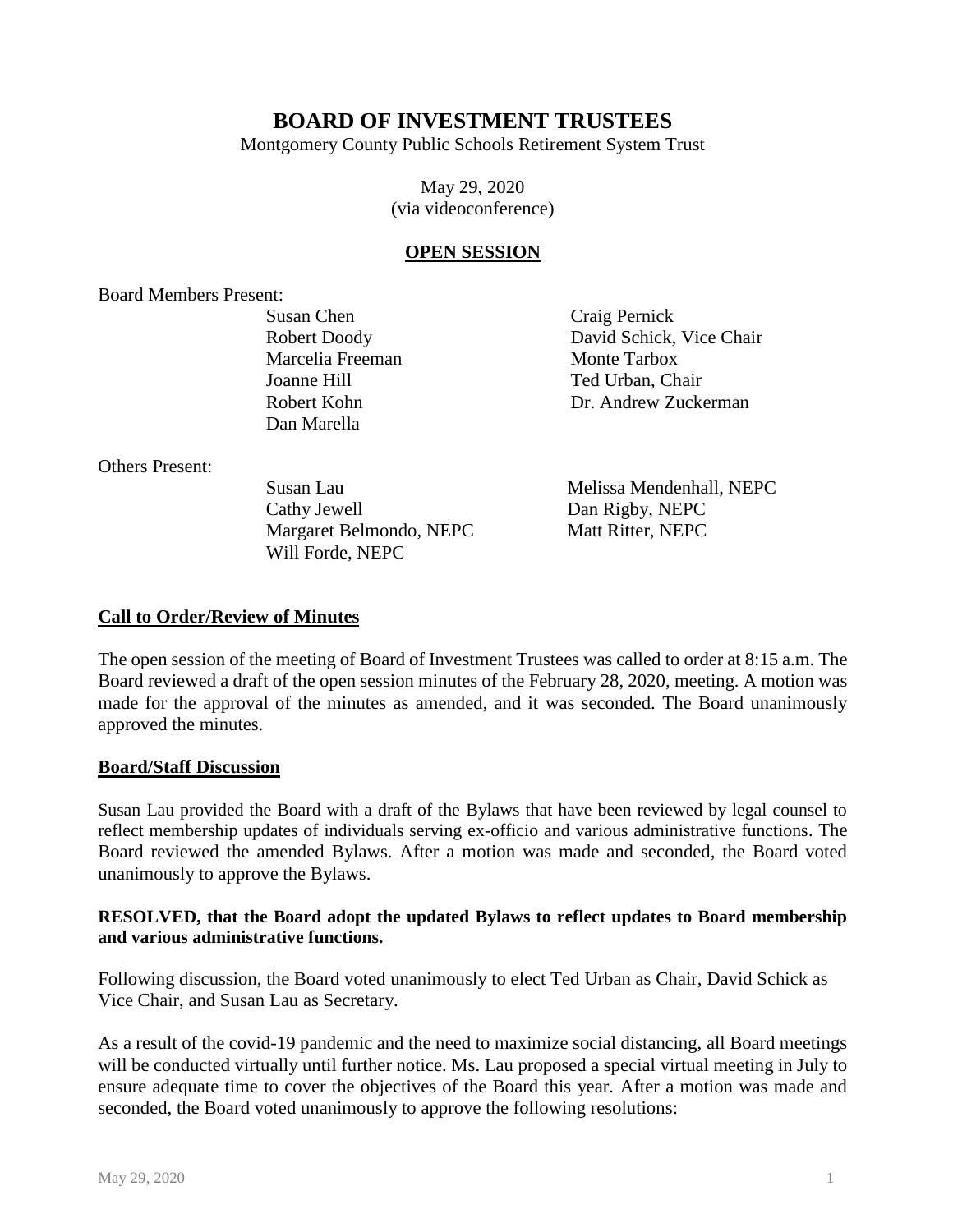## **RESOLVED, that the Board elects Ted Urban as Chair, David Schick as Vice Chair, and Susan Lau as Secretary of the Board of Investment Trustees for a one-year term ending May 29, 2021.**

## **RESOLVED FURTHER, that the Board will hold a special meeting conducted via videoconference in late July 2020.**

Mr. Urban commended Monte Tarbox and Dr. Andrew Zuckerman for their service to the Board of Investment Trustees as they approach the end of their terms. Mr. Tarbox expressed pride in serving on the Board and appreciation of fellow Trustees for their service. Dr. Zuckerman thanked the Board for their continued work and contribution to Montgomery County Public Schools.

## **Market Update**

Margaret Belmondo provided a financial markets overview and update. She noted the changes in key market themes since the beginning of the year, including the trajectory of COVID-19, permanent fiscal and monetary interventions, globalization backlash, and transitions in China's economic activity.

Ms. Belmondo reviewed the economic costs and impact of the COVID-19 virus. Given the uncertainty, NEPC recommends maintaining portfolio diversification, discipline in rebalancing to preserve long-term strategic target to risk assets, and continued focus on strategic asset allocation.

## **First Quarter 2020 Investment Portfolio Analysis**

Ms. Belmondo reviewed the performance of capital markets and the pension portfolio for the quarter ending March 31, 2020. The total portfolio return was -14.2% in the quarter. The return exceeded the -14.5% return of the policy index and -14.4% return of the allocation index. For the fiscal year to date, the total portfolio returned -9.2%, trailing policy index returns of -8.9% and in line with allocation index returns of -9.2%. The policy benchmark incorporates the target weights for the strategies in the portfolio. The allocation index reflects the weights of the asset classes to which the portfolio has exposure.

## **Move to Closed Session**

A motion was made to go into closed session, and it was seconded. The Board unanimously approved the motion. The meeting went into closed session at 8:45 a.m.

## **Meeting Adjournment**

The Board returned to open session, and, upon a motion duly made and seconded, the meeting was adjourned at 11:10 a.m.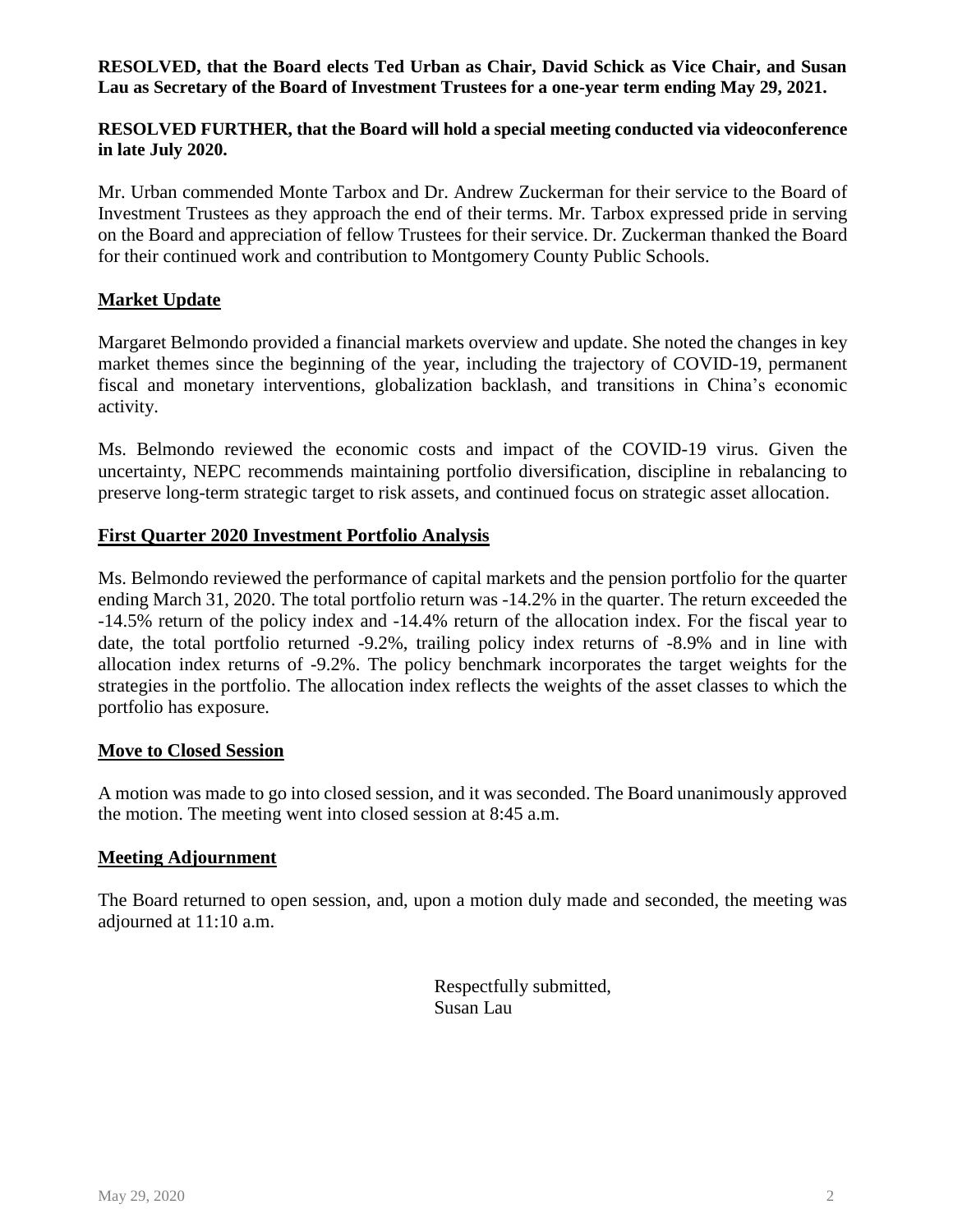Montgomery County Public Schools Retirement System Trust

July 31, 2020 (via videoconference)

## **OPEN SESSION**

| Board Members Present: Susan Chen |                          |
|-----------------------------------|--------------------------|
|                                   | Robert Doody             |
|                                   | Marcelia Freeman         |
|                                   | Joanne Hill              |
|                                   | Robert Kohn              |
|                                   | Daniel Marella           |
|                                   | Craig Pernick            |
|                                   | David Schick, Vice Chair |
|                                   | Ted Urban, Chair         |
|                                   |                          |

Others Present: Susan Lau Cathy Jewell Margaret Belmondo, NEPC Oliver Fadly, NEPC Will Forde, NEPC Melissa Mendenhall, NEPC

## **Call to Order/Review of Minutes**

The open session of the meeting of Board of Investment Trustees was called to order at 8:45 a.m. The Board reviewed a draft of the open session minutes of the May 29, 2020, meeting. A motion was made for the approval of the minutes as amended, and it was seconded. The Board unanimously approved the minutes.

## **Move to Closed Session**

A motion was made to go into closed session, and it was seconded. The Board unanimously approved the motion. The meeting went into closed session at 8:46 a.m.

## **Meeting Adjournment**

The Board returned to open session, and, upon a motion duly made and seconded, the meeting was adjourned at 10:58 a.m.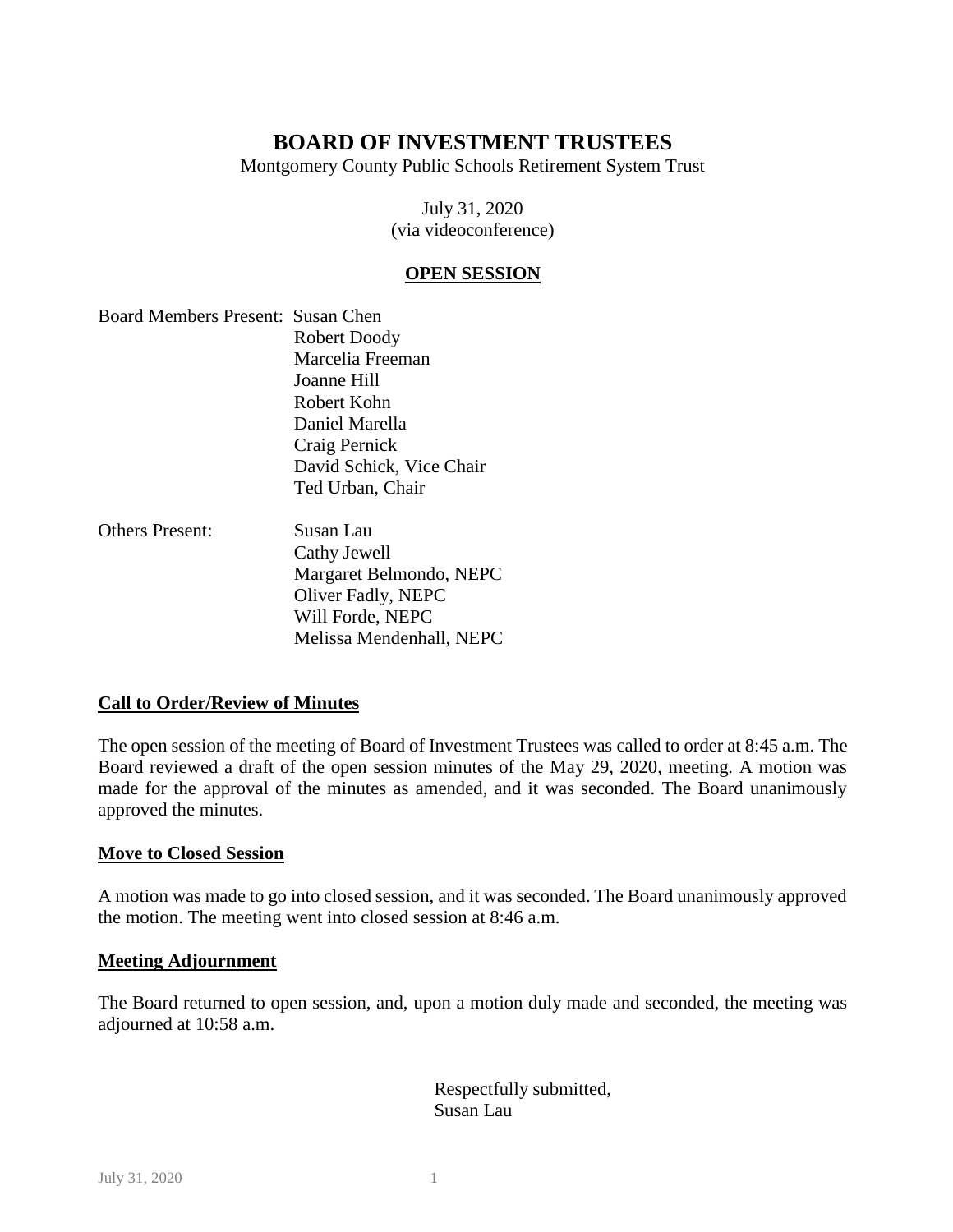Montgomery County Public Schools Retirement System Trust

September 25, 2020 (via videoconference)

#### **OPEN SESSION**

Board Members Present: Susan Chen Robert Doody Marcelia Freeman Joanne Hill Robert Kohn Lis Lang Daniel Marella Craig Pernick David Schick, Vice Chair Ted Urban, Chair

Others Present: Susan Lau

Cathy Jewell Phoebe Xu Margaret Belmondo, NEPC Will Forde, NEPC Robert Goldthorpe, NEPC Brendan Healy, NEPC

## **Call to Order/Review of Minutes**

The open session of the meeting of Board of Investment Trustees was called to order at 8:30 a.m. The Board welcomed Lis Lang as a new appointee. Susan Lau also informed the Board of Marcelia Freeman's resignation. The Board commended Ms. Freeman on her service and thanked her for her contributions. Ms. Lau also introduced Phoebe Xu as Senior Investment Officer for the pension investment staff. The Board reviewed a draft of the open session minutes of the July 31, 2020, meeting. A motion was made for the approval of the minutes, and it was seconded. Ms. Lang abstained. The Board approved the minutes.

## **Second Quarter 2020 Investment Portfolio Analysis**

Margaret Belmondo reviewed the performance of capital markets and the pension portfolio for the quarter ending June 30, 2020. The total portfolio return was  $+11.4\%$  in the quarter. The return trailed the  $+12.8\%$  return of the policy index and  $+12.4\%$  return of the allocation index. For the fiscal year 2020, the total portfolio returned +1.2%, trailing policy index returns of +2.8% and in line with allocation index returns of  $+2.0\%$ . The policy benchmark incorporates the target weights for the strategies in the portfolio. The allocation index reflects the weights of the asset classes to which the portfolio has exposure. The policy benchmark incorporates the target weights for the strategies in the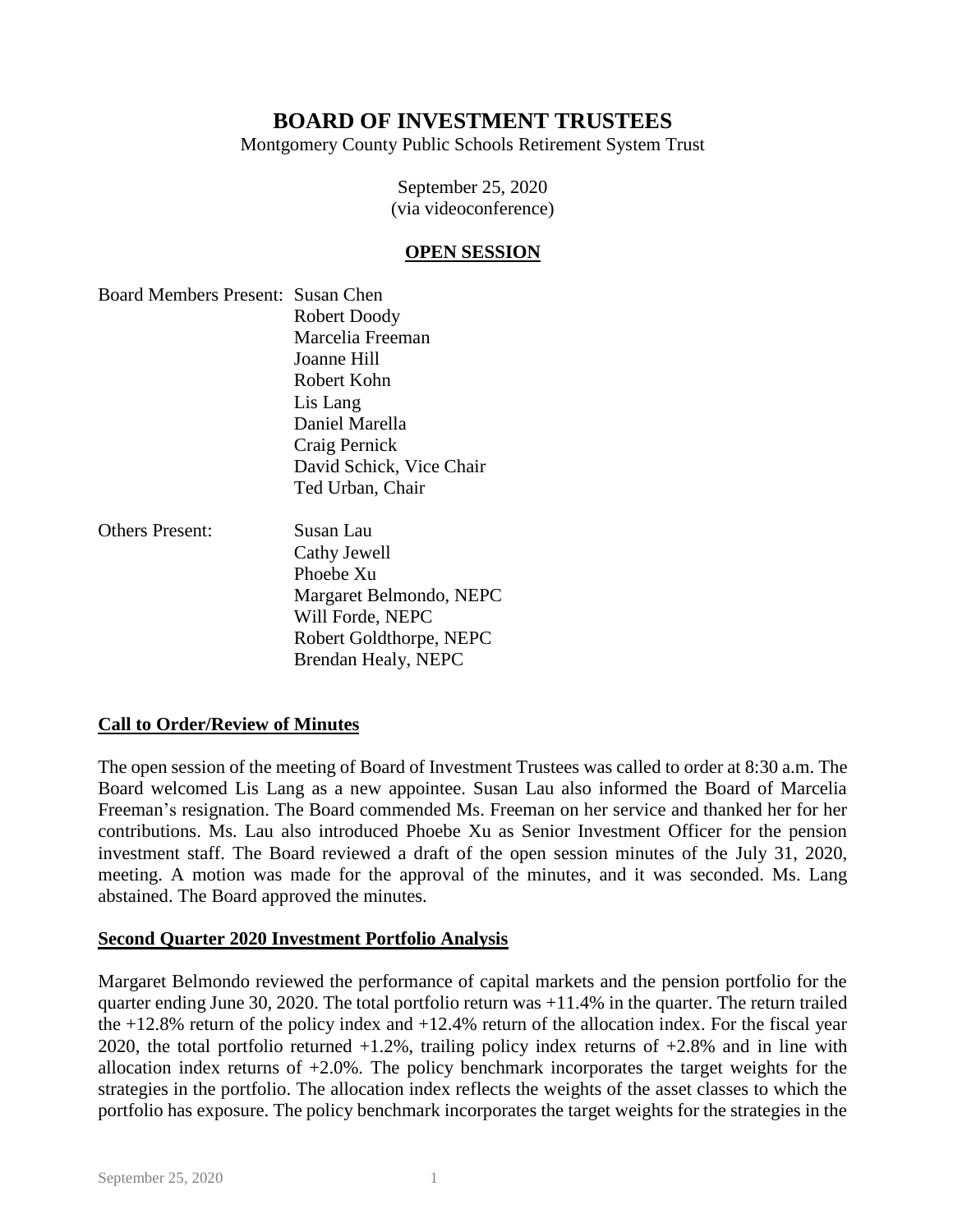portfolio. The allocation index reflects the weights of the asset classes to which the portfolio has exposure.

Daniel Marella exited the meeting.

## **Move to Closed Session**

A motion was made to go into closed session, and it was seconded. The Board unanimously approved the motion. The meeting went into closed session at 9:00 a.m.

## **Meeting Adjournment**

The Board returned to open session, and, upon a motion duly made and seconded, the meeting was adjourned at 10:58 a.m.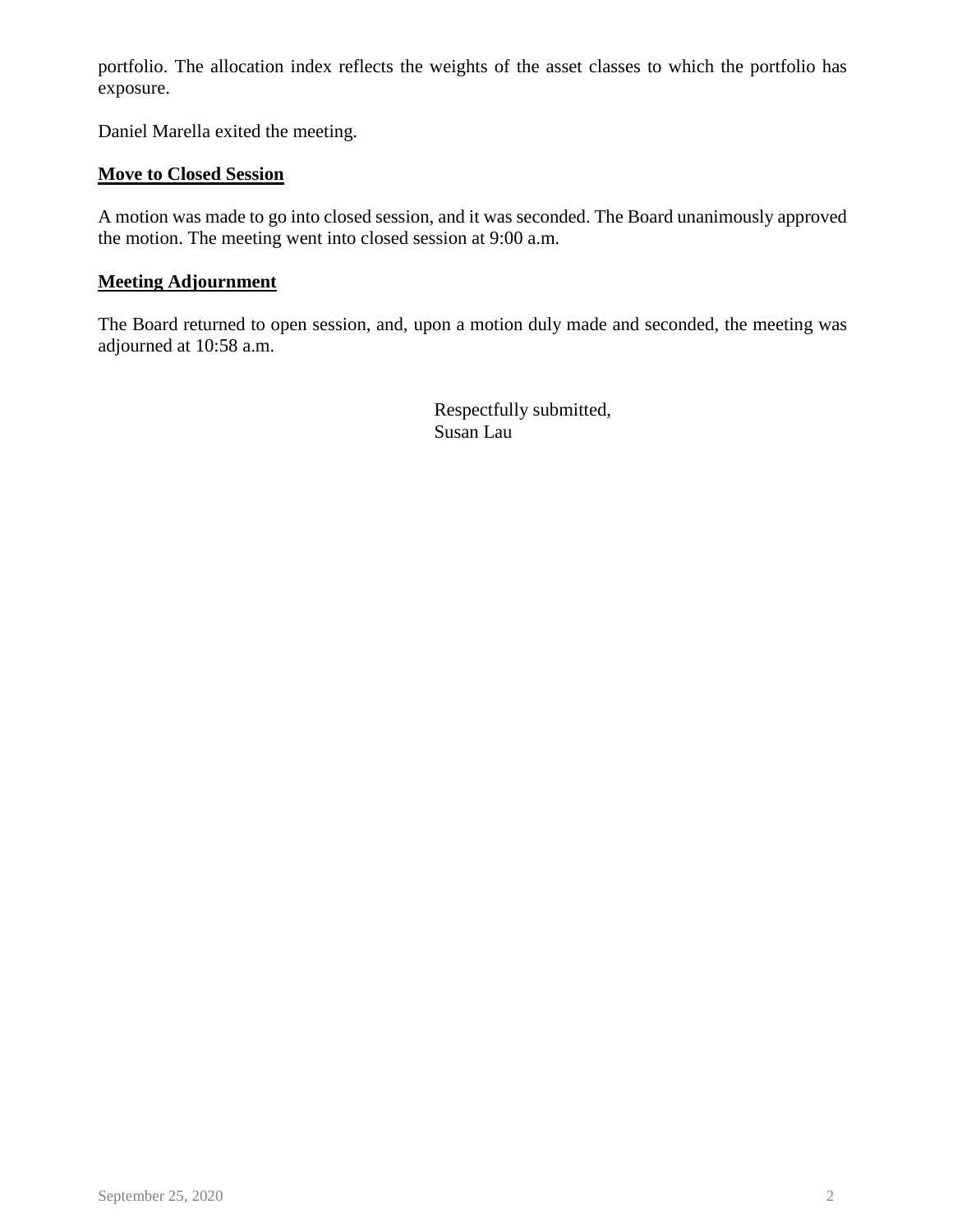Montgomery County Public Schools Retirement System Trust

November 20, 2020 (via videoconference)

#### **OPEN SESSION**

- Board Members Present: Susan Chen Joanne Hill Robert Kohn Lis Lang Daniel Marella Craig Pernick David Schick, Vice Chair Ted Urban, Chair
- Others Present: Susan Lau Cathy Jewell Phoebe Xu Margaret Belmondo, NEPC Will Forde, NEPC Brendan Heaney, NEPC Lance Weiss, GRS Consulting Amy Williams, GRS Consulting

## **Call to Order/Review of Minutes**

The open session of the meeting of Board of Investment Trustees was called to order at 8:03 a.m. The Board reviewed a draft of the open session minutes of the September 25, 2020, meeting. A motion was made for the approval of the minutes, and it was seconded. The Board approved the minutes.

Ted Urban informed the Board of Joanne Hill's resignation. The Board commended Ms. Hill on her service and thanked her for her contributions. A motion was made to appoint Lis Lang to both the Governance and ESG committees, and it was seconded and approved.

#### **Actuarial Presentation**

Amy Williams presented the actuarial valuation for the pension as of July 1, 2020. Ms. Williams discussed the updates in actuarial assumptions in accordance with a recently conducted experience study. The funding ratio based on the actuarial value of the accrued liability increased to 84.6% versus 83.5%. The funding ratio based on the market value of assets decreased to 80.5% versus 72.5%.

The Board and Ms. Williams also discussed the GRS recommendation to review the price inflation assumption of 2.5% and investment return assumption of 7% before the next actuarial valuation. In general, those assumptions are trending downward for GRS clients.